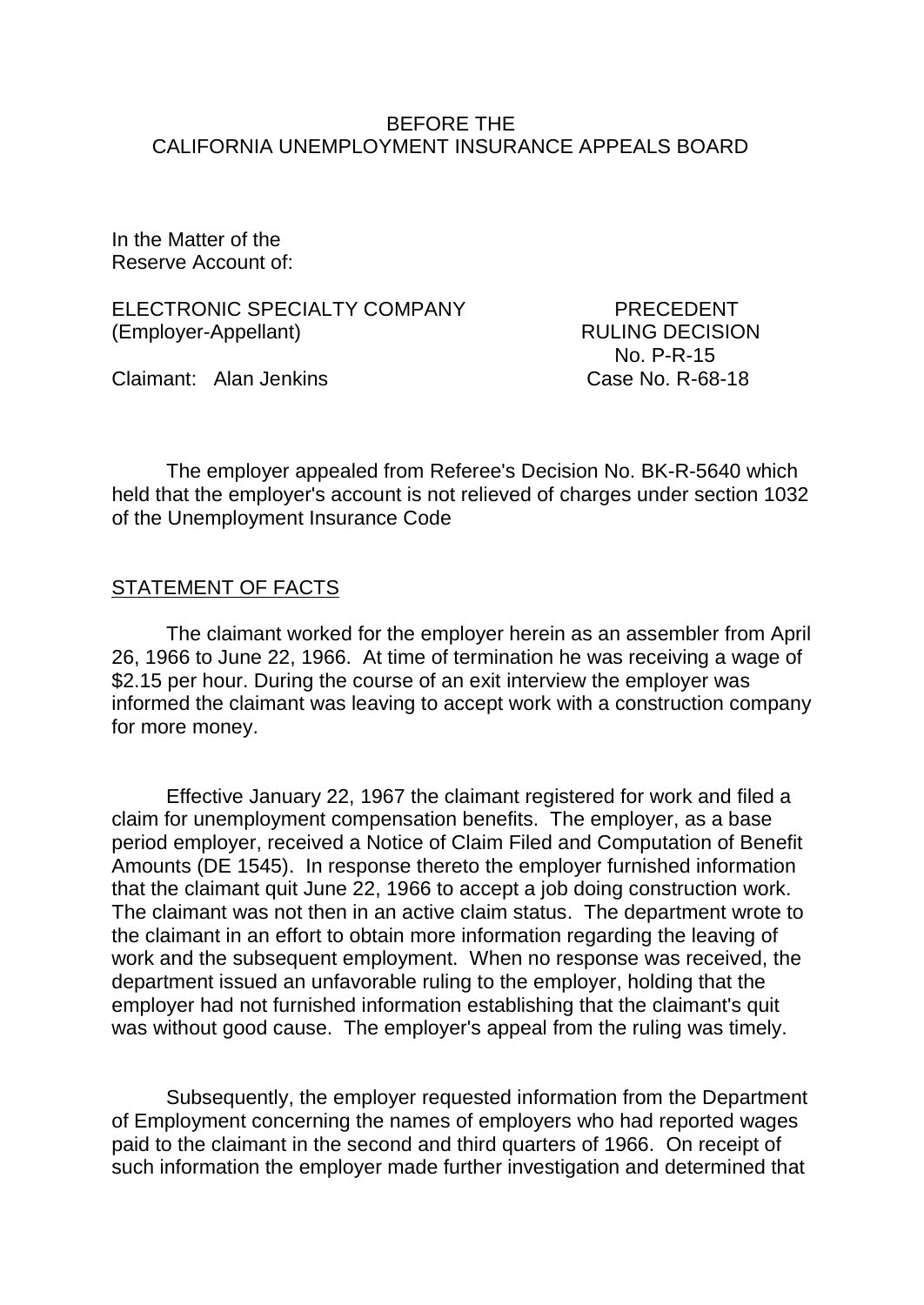between June 22, 1966 and July 11, 1966 the claimant was employed by a company which supplied temporary workers. Specific dates of such employment were not established other than that they were in the above mentioned period. The wage with this subsequent employer was about \$1.50 per hour.

Thereafter the claimant worked for a public utility from July 11, 1966 to December 7, 1966, with a wage at termination of approximately \$2.35 per hour.

Neither the Department of Employment nor the employer had any other information regarding the employment of the claimant subsequent to June 22, 1966.

# REASONS FOR DECISION

Section 1032 of the California Unemployment Insurance Code provides that an employer's account shall be relieved of benefit charges if it is ruled under section 1030 of the code that the claimant left his employment voluntarily and without good cause.

The questions of what constitutes good cause, how it can be proved or disproved, and who has the burden of proof were considered at length in Attorney General's Opinion No. 52/99 of July 9, 1952.

The opinion related to the then existing section 39.1 of the Unemployment Insurance Act, but it is equally valid today because that earlier section has been incorporated substantially into sections 1030 and 1032 of the Unemployment Insurance Code, now under consideration.

The conclusions of the Attorney General may be summarized as follows:

- 1. Good cause, or lack of it, is difficult of definition and depends on factual circumstances.
- 2. The employer has the burden of proof to show lack of good cause, but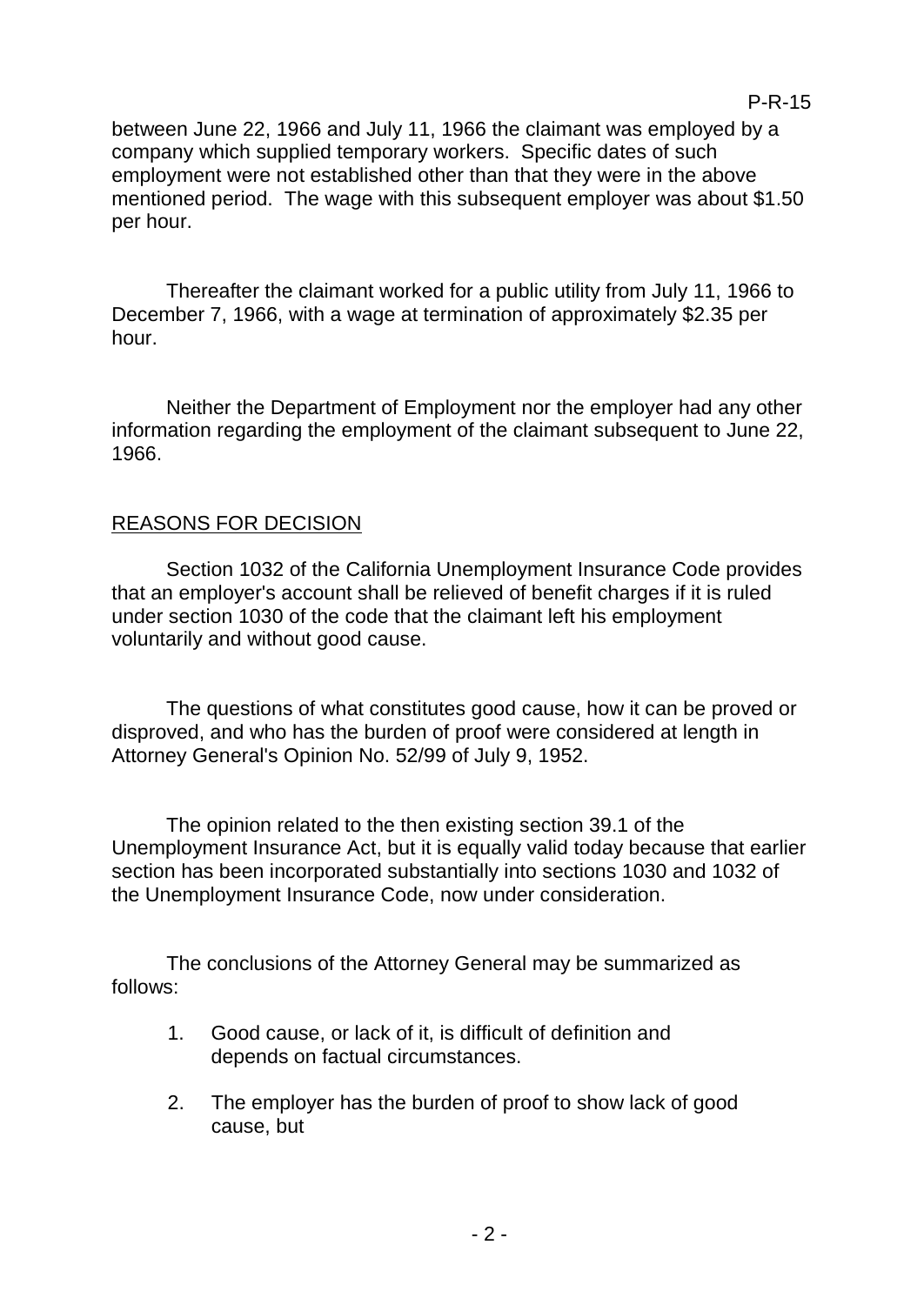3. The burden of going forward with the proof may shift to the department if the employer establishes a prima facie case.

Pertinent language of the opinion is as follows:

"An employer in order not to have his account charged . . . must submit the facts and request a ruling . . . . The Department of Employment then considers the facts presented by the employer, together with any other information in its possession and makes its determination. If the Department of Employment makes a determination in favor of the employer, that is the end of the matter. But if the Department of Employment makes a determination adverse to the employer, the matter may be appealed to a referee and then to the Appeals Board.

"The question of voluntary leaving without good cause or being discharged for misconduct must first be determined administratively by the Department of Employment. It is impossible to say what facts presented by an employer would be insufficient or so lacking in detail as to justify the Department of Employment in making a determination adverse to the employer. Likewise, it is impossible to say what other information in the possession of the Department of Employment would be sufficient to justify it in considering that the facts presented by the employer were refuted and making a determination adverse to the employer. Generally speaking, if the facts presented by the employer reasonably show that the claimant voluntarily left his employment without good cause or was discharged therefrom for misconduct and the Department of Employment has no other information in its possession or the information it has does not reasonably refute the facts presented by the employer, the determination should be in favor of the employer.

"If the determination by the Department of Employment is adverse to the employer and the issue is presented to a referee or the Appeals Board, the burden of proof, i.e., the burden of producing convincing evidence to establish the affirmative of the issue, rests upon the employer and if he produces no evidence or the evidence he produces does not carry conviction, then his account must be charged. But if the employer produces evidence which establishes a prima facie case, then the burden of going forward with the evidence shifts to the Department of Employment and if it produces no evidence or the evidence it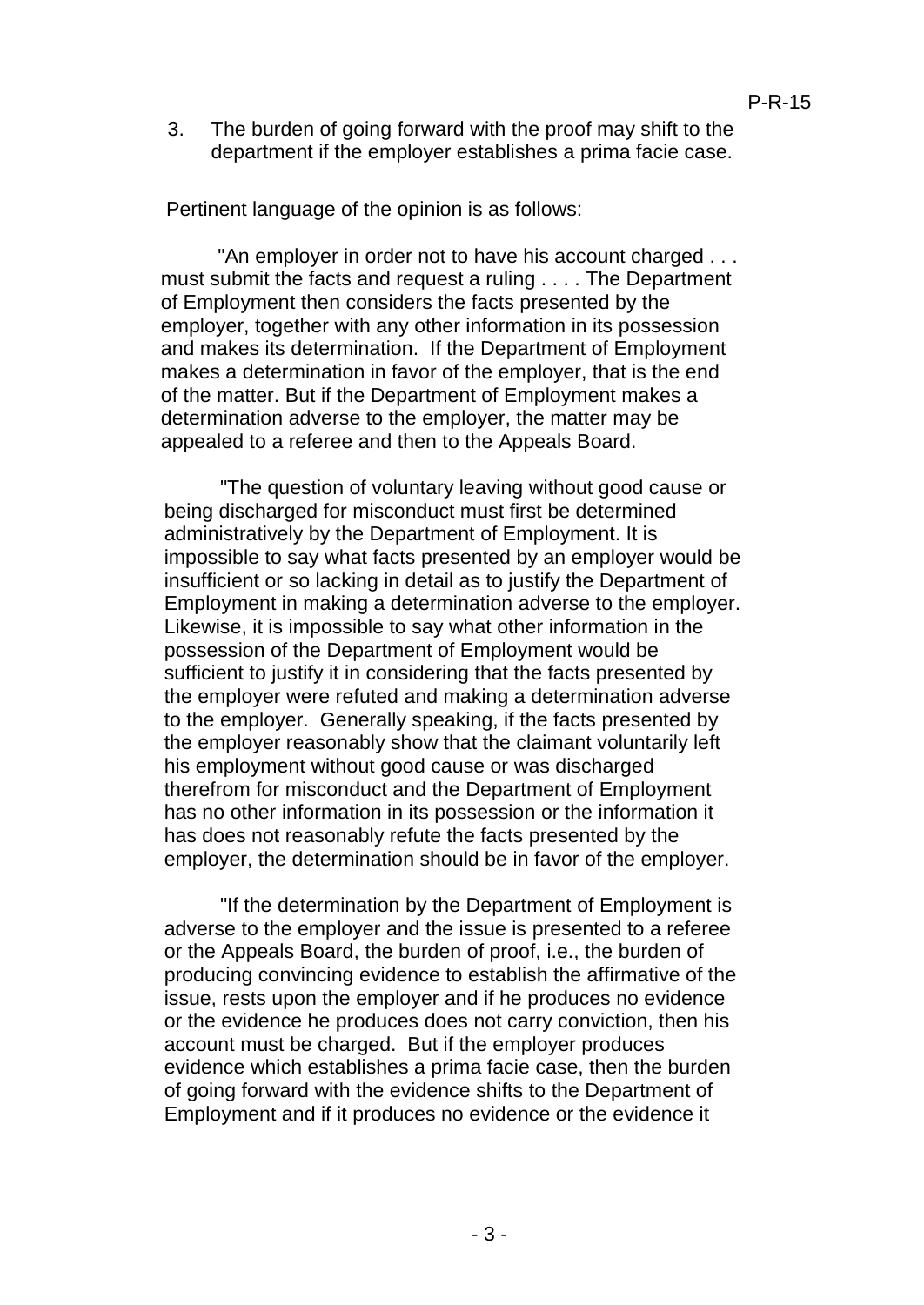produces is so weak as not to refute the prima facie case of the employer, then the determination should be in favor of the employer.

P-R-15

"It is impossible to say what quantum of evidence would establish a prima facie case; that can only be determined with reference to the particular facts and circumstances of each case. . . ."

We have been guided by the above opinion in many cases over the years since its issuance.

We reaffirm our faith in the soundness of the opinion and readopt its several principles.

Therefore, under the Unemployment Insurance Code and quoted opinion, an employer has not sustained its burden of proof and his account will not be relieved of benefit charges where the facts submitted by the employer and the facts in the possession of the department do not establish that the claimant voluntarily left his work without good cause, or was discharged for misconduct connected with his work.

This reasoning must be tempered, however, by the related principle that if the employer produces evidence which establishes a prima facie case, the burden of going forward with the evidence shifts to the Department of Employment and if it produces no evidence or the evidence it produces is so weak as not to refute the prima facie case of the employer, then the determination should be in favor of the employer.

Turning to the facts herein, the employer had acknowledged that the claimant stated he was leaving for a better job. Subsequent information obtained by the employer established that the first employment obtained by the claimant after leaving the employer herein was, in fact, a substantially poorer job from the viewpoint of wages.

When wages are a consideration in leaving employment, we generally have found that a wage increase of 10 percent or more